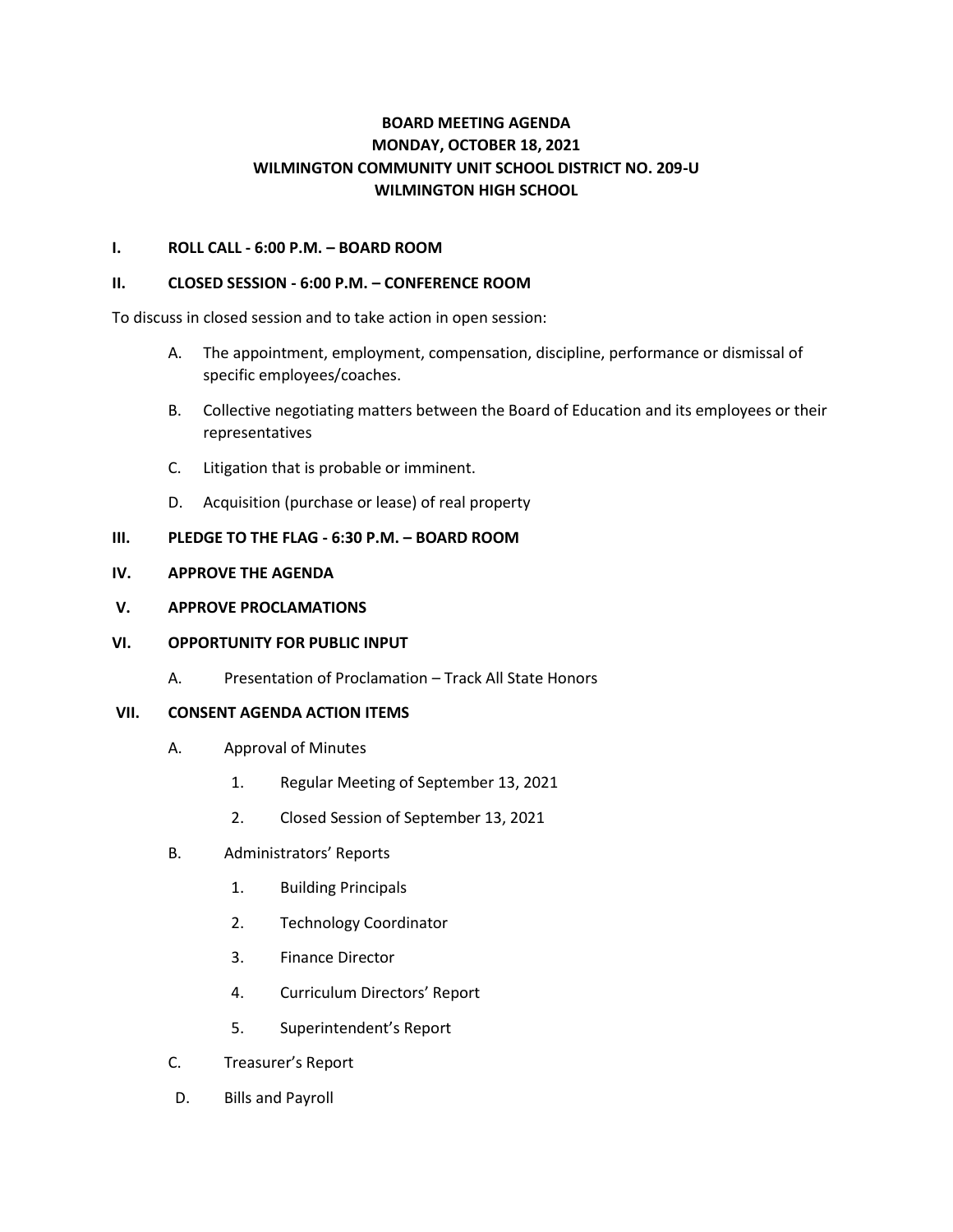- E. Imprest Fund
- F. Monthly Financial Report
- G. Student Activity Fund Reports
- H. Additions to Substitute Lists for 2021-2022
- I. Fundraisers
- J. Facility Use
- K. Donations
- L. Sale or Disposal of Property No Longer Needed for School Purposes
- M. 2021-2022 Early Graduation Request
- N. Application for Summer School State Aid
- O. Approve the Second Reading and Adoption of Board Policies as Amended and Presented During the First Reading

1. 2:10 School District Governance

2. 2:120-E1 Exhibit Guidelines for Serving as a Mentor to a New Board of Education Member

- 3. 2:125-E3 Exhibit Resolution to Regulate Expense Reimbursements
- 4. 2:130 Board-Superintendent Relationship
- 5. 2:220-E7 Exhibit Access to Closed Meeting Minutes and Verbatim Recordings
- 6. 2:240 Board Policy Development
- 7. 2:240-E1 Exhibit Press Issue Updates
- 8. 2:240-E2 Exhibit Developing Local Policy
- 9. 2:30 School District Elections
- 10.5:10 Equal Employment Opportunity and Minority Recruitment
- 11. 5:200 Terms and Conditions of Employment and Dismissal
- 12. 5:210 Resignations
- 13. 5:220 Substitute Teachers
- 14. 5:250 Leaves of Absence
- 15. 5:60 Expenses
- 16. 6:145 Migrant Solutions